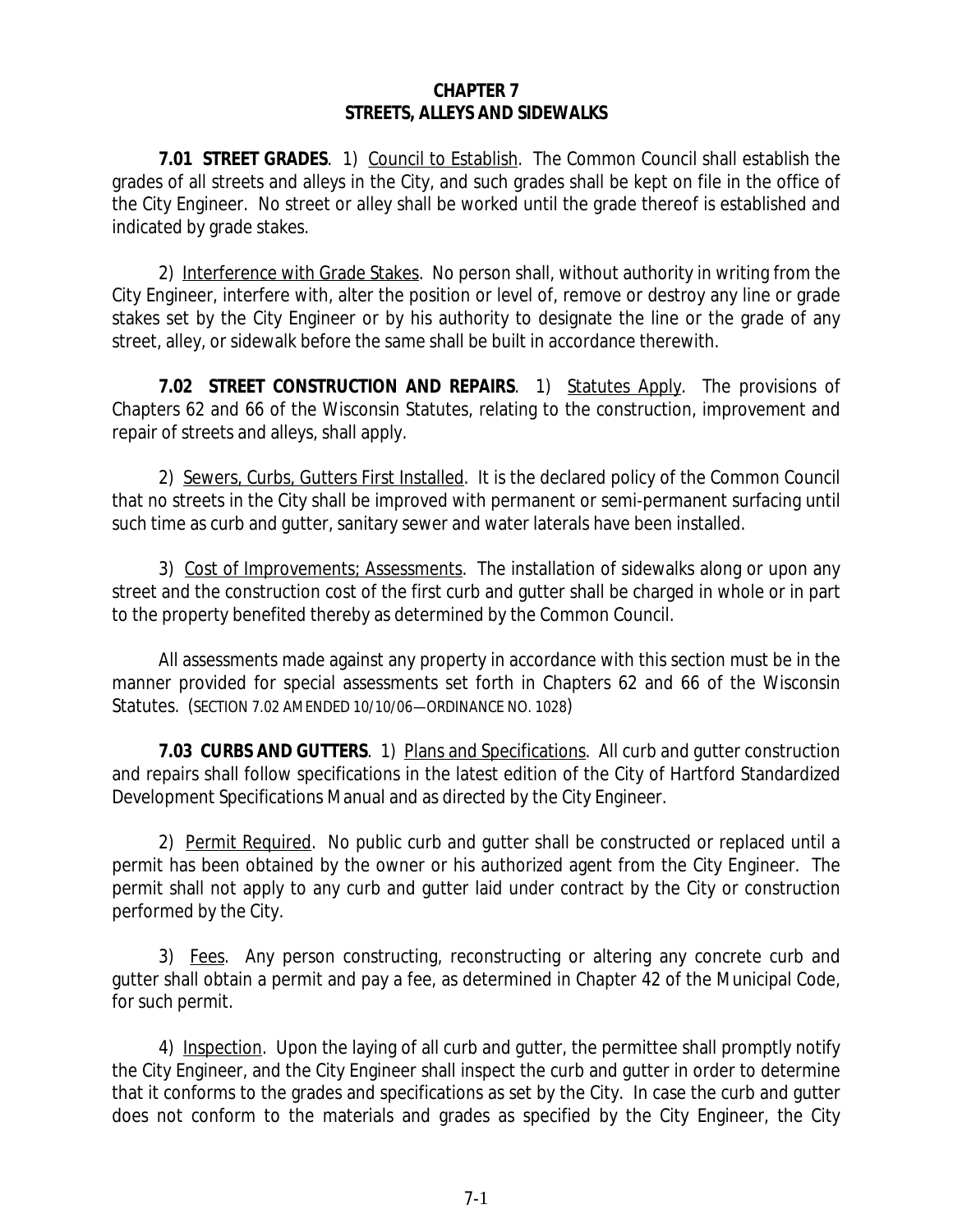Engineer shall order the work to be removed and replaced in accordance with the regulation of the City within 20 days after the service of written notice ordering the removal. In the event that the owner refuses to replace such construction, the Common Council may, after expiration of 20 days, remove the same and replace said construction and assess the owner in accordance with Section 66.0703 of the Wisconsin Statutes. (SECTION 7.03 REPEALED AND RECREATED 7/10/12—ORDINANCE NO. 1289)

**7.031 CURB AND GUTTER CONSTRUCTION PERMIT**. (SECTION 7.031 REPEALED 7/10/12—ORDINANCE NO. 1289)

**7.04 SIDEWALK CONSTRUCTION AND REPAIR**. 1) The abutting property owner shall repair and perpetually maintain the sidewalk adjacent to the property along any street in the City.

a) Authority of Council. The Council may order by ordinance or resolution sidewalks to be laid as provided in Wisconsin Statutes Section 66.0907(3).

b) Board of Public Works. The Board of Public Works may order any sidewalk which is unsafe, defective, or insufficient to be repaired or removed and replaced with a sidewalk in accordance with the standard fixed by the Council.

c) Notice. A copy of the ordinance, resolution or order directing the laying, removal, replacement or repair of sidewalks shall be served upon the owner, or an agent, of each lot or parcel of land in front of which the work is ordered. The Board of Public Works or City Engineer may serve the notice. Service of the notice may be made by any of the following methods: 1) Personal delivery; 2) Certified or registered mail; 3) Publication in the official newspaper as a class 1 notice, under ch. 985, together with mailing by 1<sup>st</sup> class mail if the name and mailing address of the owner or an agent can be readily ascertained.

d) Default of Owner. If the owner neglects for a period of **20** days after service of notice under par. (c) to lay, remove, replace or repair the sidewalk the city may cause the work to be done at the expense of the owner. All work for the construction of sidewalks shall be let by contract to the lowest responsible bidder except as provided in s. 62.15 (1).

e) Minor Repairs. If the cost of repairs of any sidewalk in front of any lot or parcel of land does not exceed the sum of **\$100**, the Board of Public Works or City Engineer may immediately repair the sidewalk, without notice, and charge the cost of the repair to the owner of the lot or parcel of land, as provided in this section. The amount charged to each lot or parcel of land shall be entered by the clerk in the tax roll as a special tax against the lot or parcel of land and collected like other taxes upon real estate.

f) Expense. The city engineer shall keep an accurate account of the expenses of laying, removing and repairing sidewalks in front of each lot or parcel of land, whether the work is done by contract or otherwise, and report the expenses to the comptroller. The comptroller shall annually prepare a statement of the expense incurred in front of each lot or parcel of land and report the amount to the city clerk. Pursuant to Section 66.0907 the amount charged shall be entered by the clerk as a special tax against the parcel.

(SECTION 7.04 REPEALED AND RECREATED 7/24/12—ORDINANCE NO. 1290)

**7.05 SIDEWALK SPECIFICATIONS**. All concrete walks installed within the public streets or upon municipal owned land in the City of Hartford shall be constructed according to the latest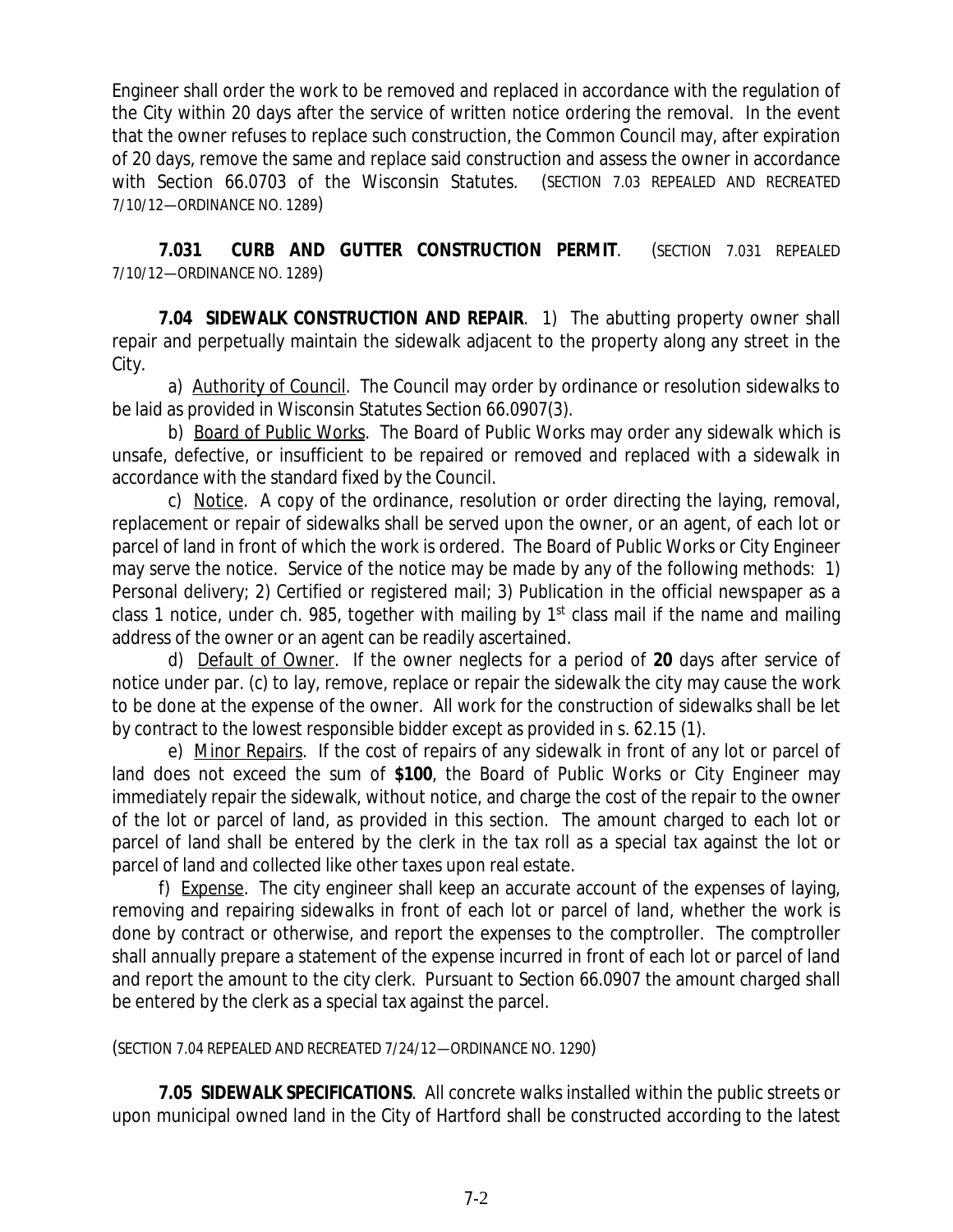edition of the City of Hartford Standardized Development Specifications Manual.

 Guarantee. The contractor shall replace at his own expense any of the work found to be defective within two year of completion of the work. (SECTION 7.05 AMENDED 3/9/04—ORDINANCE NO. E-540)

**7.051 ASPHALT SPECIFICATIONS.** All asphalt installed within the public streets of the City of Hartford shall be constructed according to the latest edition of the City of Hartford Standardized Development Specifications Manual. (CREATED 3/9/04—ORDINANCE NO. E-540)

**7.06 SIDEWALK CONSTRUCTION PERMIT**. 1) Permit Required. No public sidewalk or so much of any private driveway as shall cross a sidewalk, shall hereafter be constructed within the City of Hartford until a permit shall first have been obtained by the owner or his authorized agent from the City Engineer. The term sidewalk permit, as used in this section, shall include the construction of any public sidewalk, driveway crossing a sidewalk, or replacement of old sidewalks or driveway crossings. The permit shall not apply to any sidewalk laid under contracts let by the City or construction performed by the City. Application for a sidewalk permit shall be made in writing upon a form furnished by the City Engineer and shall contain such information as the City Engineer may require.

2) Fees. Any person constructing, reconstructing or altering any concrete sidewalk or driveway crossing shall obtain a permit as hereinbefore set forth, and pay a fee as determined in Chapter 42 of the Municipal Code for such permit. (AMENDED 5/14/96--ORDINANCE NO. E-327)

3) Inspection. Upon the laying of all sidewalks, or performance of the above construction, the permittee shall promptly notify the City Engineer and the City Engineer shall inspect the sidewalk in order to determine that it conforms with the grades and specifications as set by the City. In case the sidewalk shall not conform with the materials and grades as specified by the City Engineer, the City Engineer and/or the Common Council shall order the work to be removed and to replace the same in accordance with the regulation of the City, within 20 days after the service of written notice ordering the removal. In the event that the owner shall refuse to replace such construction, the Common Council may, after expiration of 20 days, remove the same and replace said construction and assess the owner in accordance with Section 66.615 of the Wisconsin Statutes.

**7.07 DAMAGE TO STREETS**. No person shall willfully damage or deface any pavement, curb or gutter, or hinder or obstruct the making, building or repairing of any crosswalk or of any street, pavement, gutter, curb or other public improvement ordered by the Common Council or Board of Public Works.

**7.08 MAINTENANCE OF RAILROAD CROSSINGS**. The duties and obligations of any company maintaining tracks in the City of Hartford to keep its street crossings in repair shall be as defined in Sections 86.12 and 86.13 of the Wisconsin Statutes.

**7.09 OBSTRUCTIONS IN STREETS**. No person shall obstruct or endanger the use by the public of any street, alley, sidewalk, or public ground except as may be permitted under this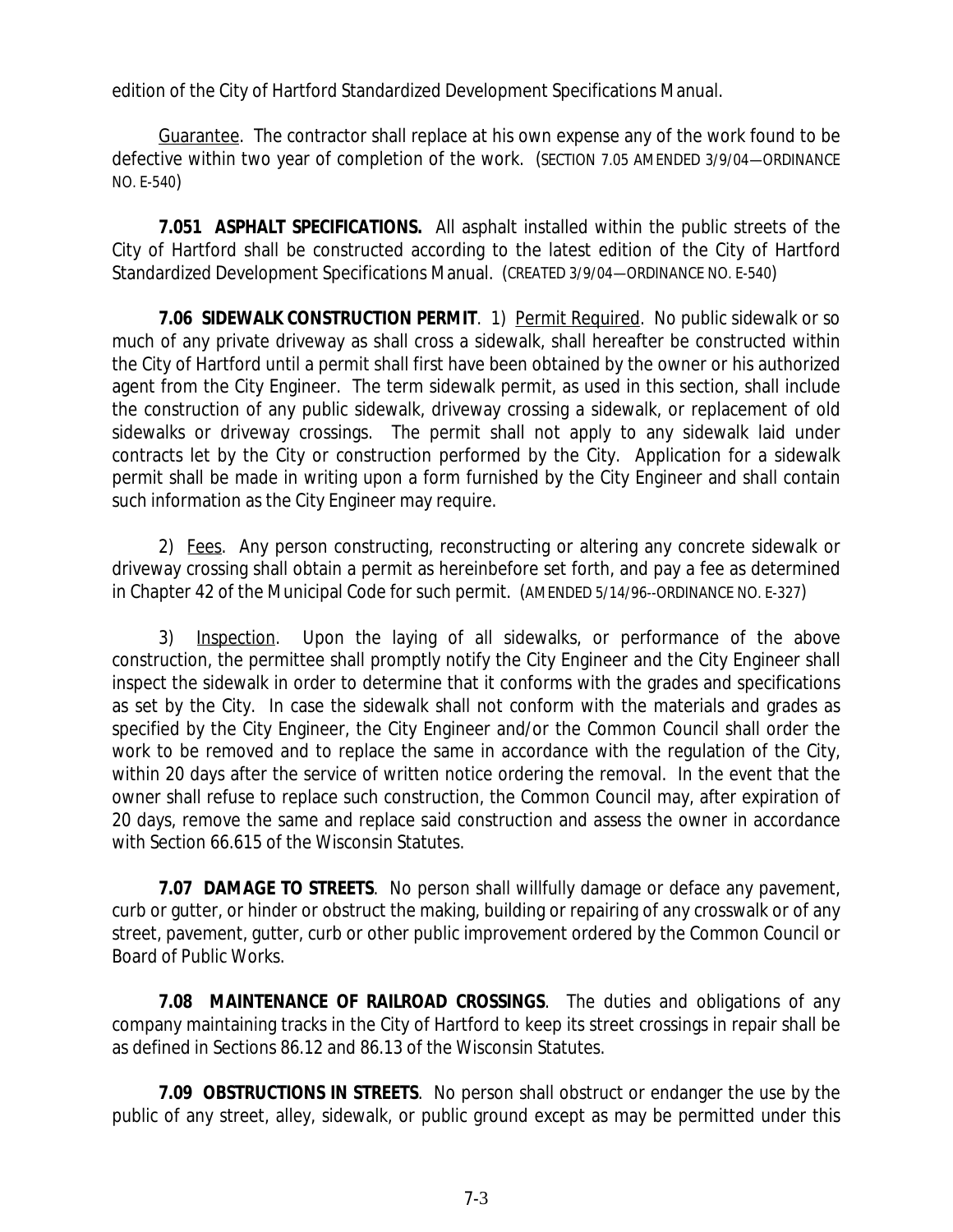Code, or by permit from the Common Council. Any obstruction in the public right-of-way is hereby declared to be a public nuisance and may be remedied by the provisions of Chapter 22 of the Municipal Code. (AMENDED 3/10/98--ORDINANCE NO. E-397)

**7.10 REFUSE IN STREETS**. 1) No person shall scatter, place, deposit or leave any dirt, filth, manure, straw, paper or other rubbish, or any ashes, earth, garbage, sweepings or rubbish of any kind or description in or upon any street, alley, gutter, sidewalk, road or other public ground in the City, except as provided for normal garbage collection in Section 23.04 of the Municipal Code, or allow such substance or matter to remain anywhere between the premises owned or occupied by any person in the center of the street or streets adjoining such premises. If any such litter is likely to attract animals or is subject to being blown about it shall be picked up immediately. Every 24 hours during which the same shall remain or be thereon after notification by any police officer or building inspector to remove the same shall constitute a separate offense. Prior to the issuance of a citation a written or verbal warning shall be given by the enforcement officer to the person owning or occupying the premises.

2) No person engaged in removing or hauling stone, gravel, wood, block, dirt, manure or any other rubbish or material of any kind on or across any street, alley, or public ground of the City shall throw or let fall any such article, material, or substance and leave the same upon any street, alley, or public ground; nor shall any person throw or shovel snow upon any street or alley after the same has been plowed and cleaned by the City.

3) If any person, firm, corporation or association fails to pick up the items listed in subsections 1) and 2) above within 24 hours of the time the same is deposited or, in the case of a safety or health hazard, immediately, the Director of Public Works shall arrange to have the same picked up by City crews or by private enterprise. The entire expense for pick-up, together with an additional charge of 20% for administrative expenses, shall be charged to the person, firm, corporation or association that allowed same to occur. If such sum is not promptly paid, it shall be placed upon the tax roll of any property owned by the responsible party pursuant to Wisconsin Statute 60(16). This charge shall be in addition to any fine or other penalty for violation of this ordinance. (SECTION 7.10 REPEALED AND RECREATED 3/10/98--ORDINANCE NO. E-397)

**7.11 SNOW REMOVAL FROM SIDEWALKS OR DESIGNATED BICYCLE PATH**. 1) Removal of Snow or Ice. Duty of owner or occupant: The owner, occupant, or either of them of every building, tenement, lot or lots, opposite to or fronting upon or adjoining any sidewalk or designated bicycle path within the limits of the City shall remove or cause to be removed any and all snow and ice the full width of the sidewalk or designated bicycle path which has accumulated upon the sidewalk or designated bicycle path within 12 daylight hours after the termination of any snow storm. The hours between 7:00 a.m. and 5:00 p.m. shall be considered daylight hours for the purpose of computing the 12 hour period in which the owner, occupant or person shall remove the snow.

2) Sanding Ice. When ice has so formed upon any sidewalk or designated bicycle path that it can't be removed, the sidewalk or designated bicycle path shall be sprinkled with ashes, sawdust, or sand or rock salt so as to prevent the same from being dangerous.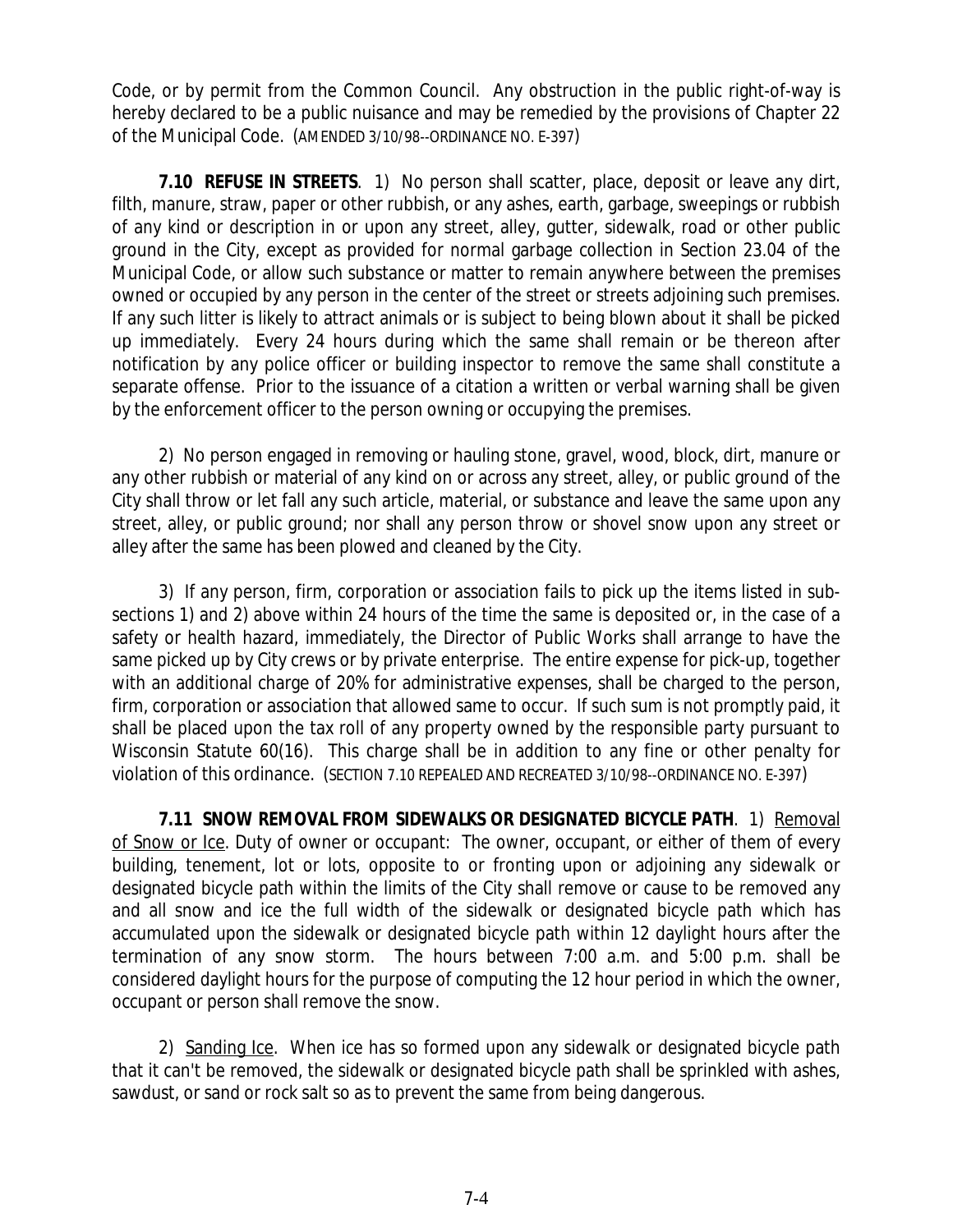3) Removal by City. Should any owner or occupant fail to remove or sprinkle in the manner heretofore described, the Director of Public Works shall cause such removal or sprinkle such walks or paths, and the cost thereof shall be assessed as a special tax against the abutting property, and shall be collected in the manner as other real estate taxes are collected. The City and its employees and agents shall not be liable for damages resulting from such removal or sprinkling if reasonable care is exercised in their performance. (SECTION 7.11 AMENDED 2/9/93-- ORDINANCE NO. E-235; AMENDED 11/28/95--ORDINANCE NO. E-312; AMENDED 12/13/05—ORDINANCE NO. E572)

**7.12 EXCAVATIONS IN STREETS AND SIDEWALKS**. 1) Permit Required. No person shall open or tear up any part of any street, alley, sidewalk or other public place in the City for the purpose of laying gas pipe or connections, sewer pipe or connections, or water pipes, mains, or connections, or for any purpose without first obtaining a written permit therefor from the City. The fee for such permit will be as determined in Chapter 42 of the Municipal Code. For utility companies which regularly require such permits during the course of a year, the City Administrator may negotiate an annual permit fee. However, all other aspects of this section will continue to apply. (AMENDED 5/14/96--ORDINANCE NO. E-327)

2) Renovation Responsibilities. The person or party receiving such permit shall be solely responsible for the complete renovation/restoration of the excavated area. The renovation/restoration shall include the back filling of the trench with a slurry mixture as outlined by the City Engineering standards, and surface materials consistent with that which exist at the time the area is being excavated.

3) Prior to any excavating occurring, the person or party will provide the City with a performance bond in an amount sufficient to cover the costs of the project. This bond shall remain outstanding for a period of two (2) years or until the City has certified that no settling problems will occur at the excavation area, whichever comes first.

4) Insurance. The permittee shall purchase and maintain public liability insurance as may be required by law or the City during the excavation and restoration, a copy or certificate of which shall be filed with the City before the permit shall be issued. (AMENDED 6/9/86--ORDINANCE NO. E-57)

5) City Supervision of Restoration. When a permit has been obtained pursuant to this section for excavation in a permanently improved street, the pavement must be replaced under the supervision of the City.

(SECTION 7.12 AMENDED 4/14/92--ORDINANCE NO. E-206)

## **(SECTION 7.12.1 REPEALED 7/11/95--ORDINANCE NO. E-293)**

**7.13 BUILDING MATERIALS IN STREETS**. 1) Permit Required. No person shall place or deposit any stone, timber, lumber, plank, board or other material for building along or upon any street, alley, sidewalk, or public ground, without written permission from the Board of Public Works.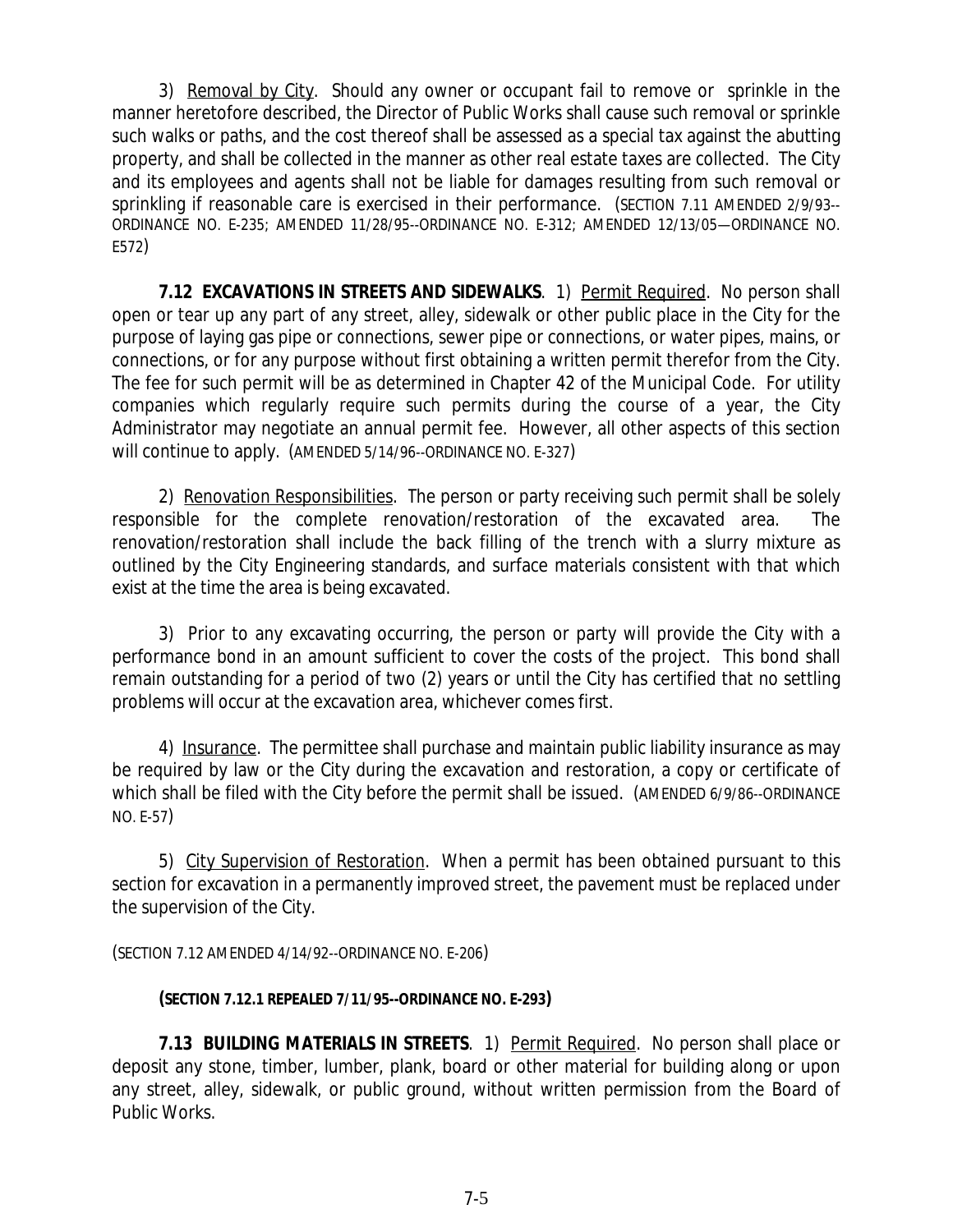2) Length of Permit. Any permission granted by the Board of Public Works to place such material upon any street, alley or public ground shall extend for a period not exceeding four months, and shall not authorize the obstruction of more than one-third of the street opposite the land or parcel of land on which the erection is to be made by the person to whom such permission is granted, and such permit may be revoked at any time by the Common Council.

**7.14 STRUCTURES IN STREETS**. 1) Permit Required. The Board of Public Works or Building Inspector may, on such conditions as deemed necessary for public safety, issue to any person a permit in writing to erect community service banners from building to building or flags or decorative banners from downtown decorative light poles, temporary scaffolding, platforms or other structures such as sandwich board signs upon or over any sidewalk, street, parking lot, or alley and in such manner so as not to obstruct travel unnecessarily; the form and manner of such construction and/or use the conditions for the maintenance thereof to be determined by the City Engineer or the Building Inspector. Nonprofit organizations are exempt from the permit requirement. (AMENDED 11/28/00-- ORDINANCE NO. E-446)

2) Application for Permit. Every person desiring such permit shall make application therefor in writing to the Board of Public Works or Building Inspector stating the place and time of erection of such structure, the purpose thereof and such other facts as may be deemed necessary by the board. Such application shall contain an agreement to abide by all directions to be given by the board and all the conditions of the permit, and that in default thereof such structure may be summarily removed by the City.

3) Lights. Every such person shall place and keep sufficient lights upon such structure at night to warn the public against danger, to the satisfaction of the Board of Public Works.

4) Removal of Structure. When such structure shall, in the judgment of the Board of Public Works, have ceased to be necessary for the purpose for which it was erected, such board may require it to be forthwith removed although the time fixed in said permit shall not have expired. For any failure forthwith to remove such structure after being notified by the Board of Public Works in writing so to do, or after the expiration of such permit, every such person to whom such permit was granted, and every person responsible for the continued maintenance of the same shall be deemed in violation of this section.

**7.15 HONORARY STREET NAMES.** 1) Procedure. Proposals to assign honorary street names shall be processed in the following manner:

A proposal to assign an honorary street name shall be submitted in writing to the City Clerk who shall refer the proposal to the Common Council. Each proposal shall include:

- (1) The specific street segment being proposed for honorary street naming, including a sketch showing its location.
- (2) The full form of the name being proposed.
- (3) The origin or meaning of the proposed name.
- (4) If the proposed name refers to an individual, a brief biography of that individual.
- (5) The rationale for assigning the honorary street name, including an explanation of how the name or individual has been associated with the area in which the street is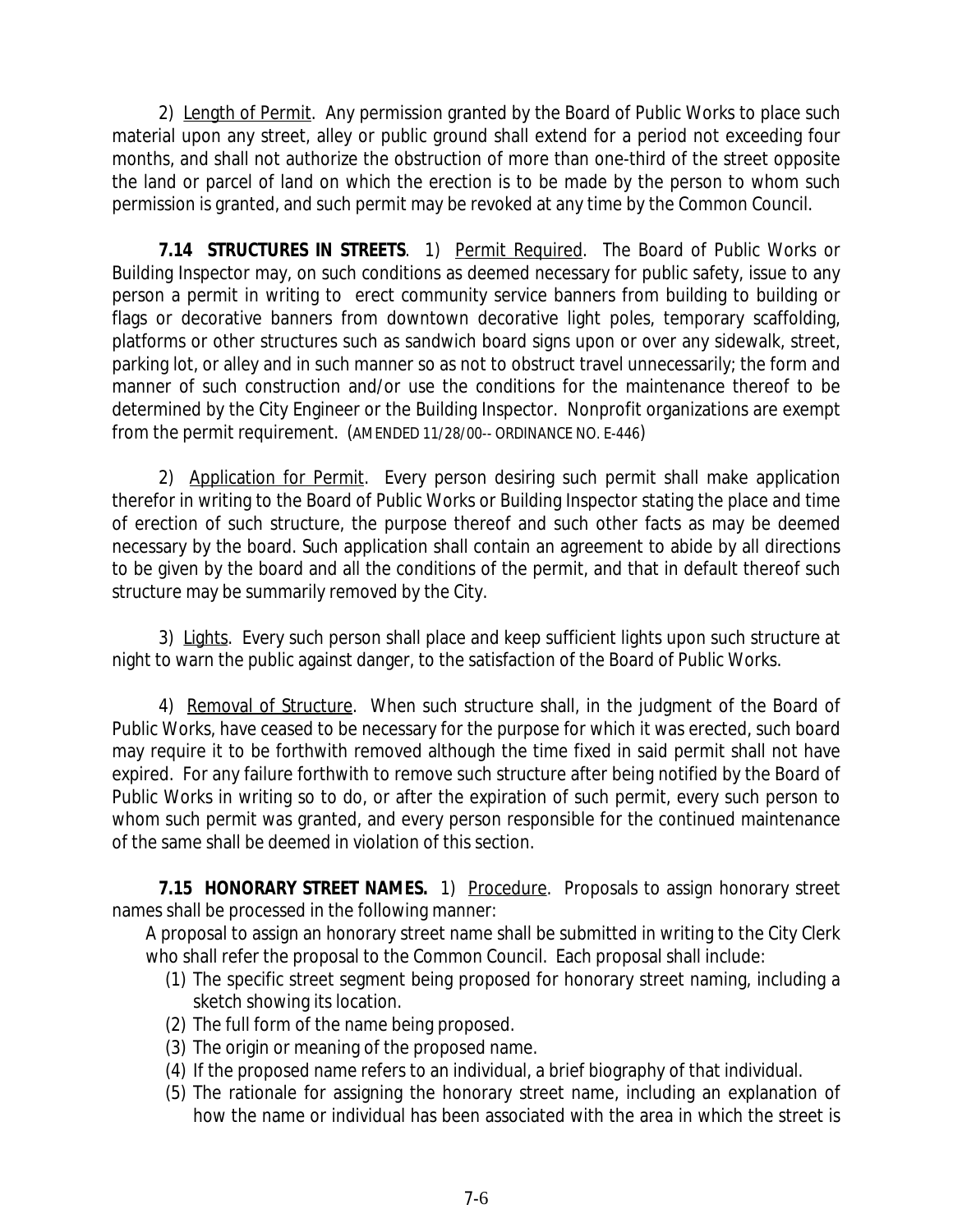located.

(6) Any letters from appropriate organizations or individuals which provide evidence that substantial local support for the proposal exists.

2) Criteria. In reviewing a proposed honorary street naming, the Common Council shall consider the proposed name in light of the following criteria:

- (a) An honorary street name shall not duplicate any official street name.
- (b) When an honorary street name has been assigned, no other honorary naming proposal shall be considered for that segment of the street for a period of ten years following the effective date of the honorary street naming.
- (c) Names that could be considered derogatory to a particular person or organization or to any racial, religious or ethnic group or to disabled persons shall not be considered nor shall names that could be considered obscene, blasphemous or not in good taste.
- (d) The name of an individual may be considered only if it is determined that it is in the public interest to honor the individual or the individual's family for historical or commemorative reasons.
- (e) The name of an individual shall not be given consideration unless the individual portrays a positive image.
- (f) Names of individuals who have made contributions in the arts, entertainment and business shall be considered along with the names of individuals known for outstanding careers of public service.
- (g) The name of an individual may be considered only if the individual is deceased or has attained the age of 70 years.
- (h) The honorary naming of streets is limited to one individual name and/or one organization per year.
- (i) Suggestions for honorary street names for the given year shall be submitted to the City Clerk by May 31<sup>st</sup> and referred to the Common Council at its first meeting in June.

3) Honorary Street Names. Whenever an honorary street name is assigned to a street or street segment, by ordinance, the street or street segment shall retain its official name which shall be used for all official and legal purposes. The honorary street name shall be indicated on a sign mounted at each intersection. Addresses using the honorary street name shall not be assigned. (SECTION 7.15 CREATED 10/28/08—ORDINANCE NO. 1196)

**7.16 BARRICADES AND LIGHTS**. Every person placing any obstruction or making any excavation in any street shall place and keep sufficient fences, guards or barricades around any material, implements or obstructions in the public right-of-way and shall place and keep thereon at night sufficient lights to warn the public of danger, including advance warning to vehicular traffic, to the satisfaction of the Board of Public Works.

**7.17 AWNINGS OVER STREETS**. Repealed (See Ordinance No. C-110).

**7.18 AWNINGS**. Repealed (See Ordinance No. C-111).

## **(SECTIONS 7.19, 7.20, AND 7.21 REPEALED 7/11/95--ORDINANCE NO. E-293)**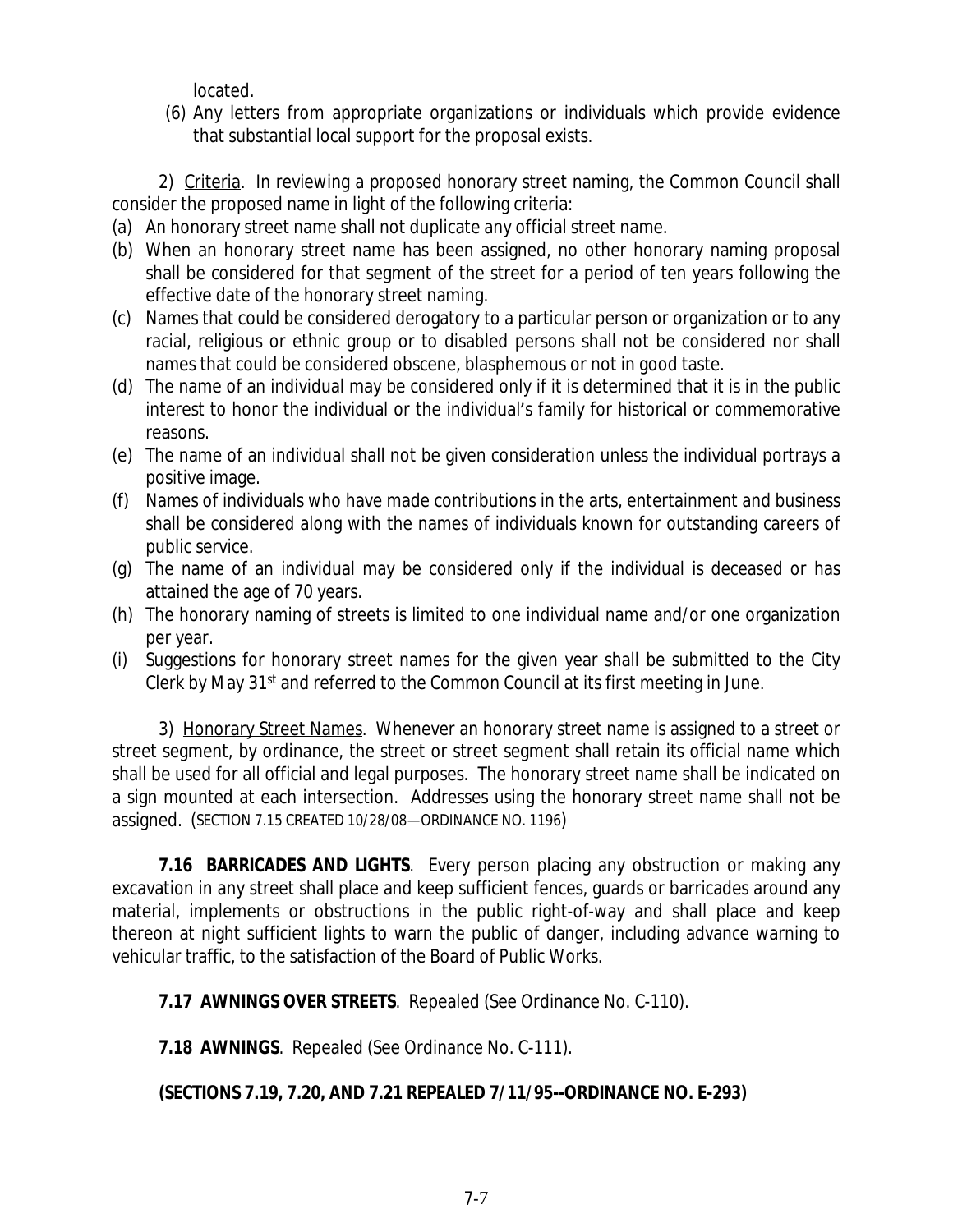**7.22 HOUSE NUMBERING**. 1) Numbering System. There is hereby established a uniform system of numbering all houses and buildings fronting on all streets, alleys and highways in the City. All houses, buildings, etc., fronting on alleys shall be numbered to correspond with the numbers on parallel streets.

North and South Main Streets shall constitute the north and south base line from which the numbers on all houses and buildings running east and west from said streets shall be extended each way; upon the basis of one number for each 15 feet of property frontage, wherever possible, starting at the base line with the number 10, and continuing with consecutive hundreds at each intersection wherever possible. All even numbers shall be placed upon houses and buildings on the north side of said streets, avenues, alleys and highways. East and West Sumner Streets shall constitute the east and west base line from which the numbers on all streets running north and south from said streets shall be extended each way; upon the basis of one number for each 15 feet of property frontage, wherever possible, starting at the base line with the number 10 and continuing with consecutive hundreds at each intersection, wherever possible. All even numbers shall be placed upon houses on the east side of said streets, avenues, alleys and highways, and all odd numbers upon houses and buildings on the west side of said streets, avenues, alleys and highways. All parcels and parts of parcels upon annexation, platting, and creation shall be assigned a street number under the uniform system established under this section. (AMENDED 12/8/2015—ORDINANCE 1339)

2) Placement of Numbers. The Engineering Department shall make the necessary survey and assign to each house and building located on any street, alley, or highway its respective number under the uniform system provided. The owner, occupant or agent shall place or cause to be placed upon each house or building controlled by him the number or numbers assigned under the uniform system provided. Such number or numbers shall be placed within 15 days after the City Engineer has assigned the proper number. The cost of the numbers shall be paid for by the general fund, and the cost of replacement of any number, after its initial installation, shall be borne by the owner or occupant of any house or building.

3) Multiple Numbering. Where only one number is available for any house or building, the owner, occupant or agent who shall desire distinctive numbers for the upper and lower portion or other portions of any such house or building shall use the suffix "A", "B", "C", etc., as may be required.

4) New Houses and Buildings. Whenever any new house, building or structure shall be erected, in order to preserve the continuity and uniformity of numbers of the houses, buildings and structures, it shall be the duty of the owner, or his agent, to procure the correct number or numbers as designated, from the Engineering Department and the owner or agent shall immediately fasten the said number or numbers so assigned upon the house, building, or structure in a conspicuous place at the entrance. (AMENDED 12/8/2015—ORDINANCE 1339)

5) Altering Numbers. It shall be unlawful for any person to alter any number or retain an improper number, other than the one given by virtue of this section.

6) Duty of Police. It shall be the duty of the police to see that all owners, occupants or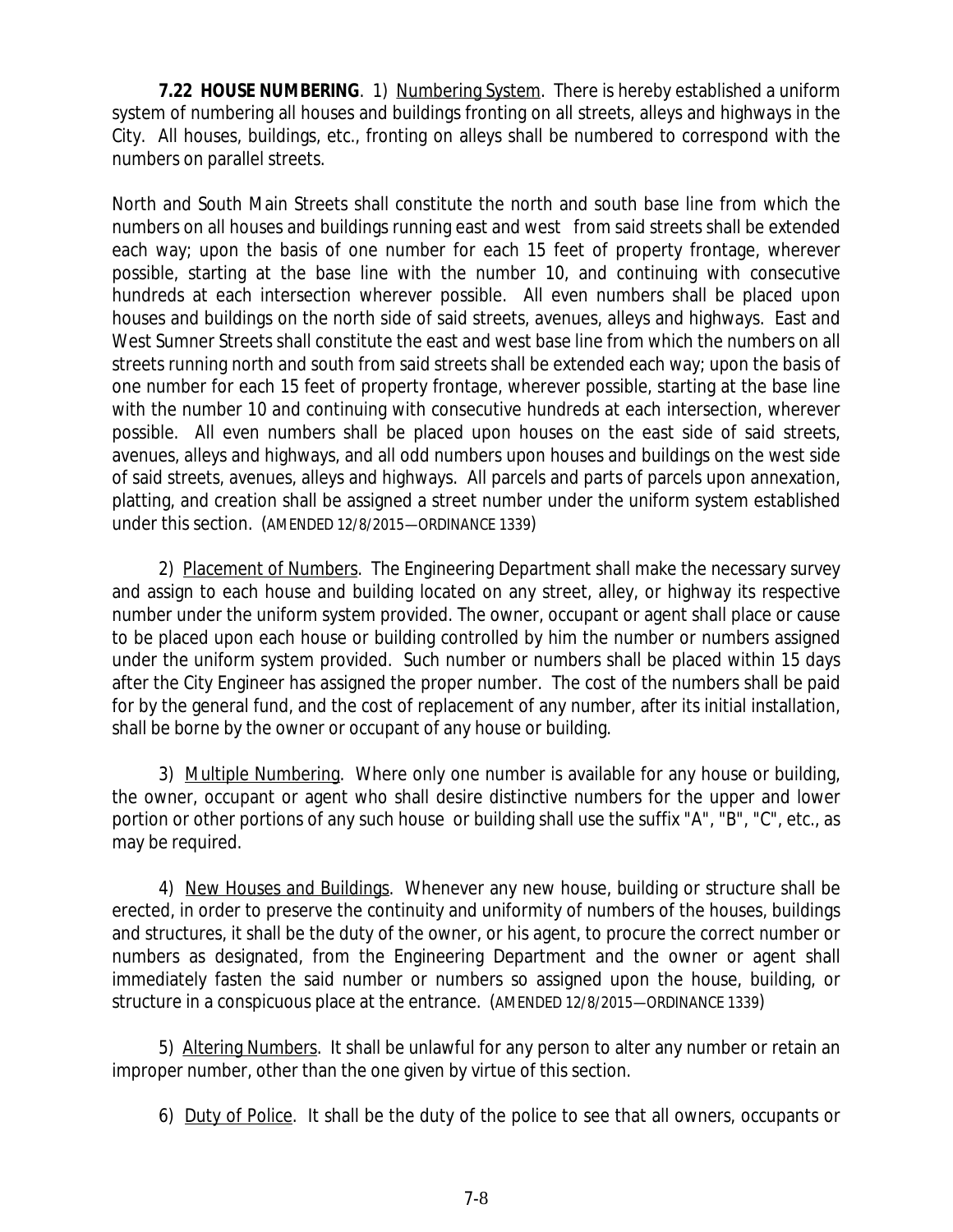agents of all houses and buildings fronting on all streets, avenues, alleys and highways in the City place such number or numbers within 15 days after the City Engineer has assigned the proper number, and it shall also be the duty of all police to report all violations of any provisions of this section. In the event such house numbers have not been placed, written order shall be sent to the property owner by mail notifying the property owner that they have 15 days to place the house numbers or the police shall serve the property owner with a citation under the provisions of the fee schedule in Chapter 42. (AMENDED 7/25/2017—ORDINANCE 1371)

**7.23 SPECIAL ASSESSMENT PROCEDURE**. 1) Alternate Method Selected. As provided in Section 66.0703, Wis. Stats., in addition to other methods provided by law, special assessments for any public work and improvement may be levied by alternate methods. The Council hereby elects to levy such special assessments as provided in this section. (AMENDED 7/10/12—ORDINANCE NO. 1291)

2) Preliminary Resolution. Whenever the Council shall determine that any public work or improvement shall be financed in whole or in part by special assessments levied under this section, it shall adopt a preliminary resolution setting forth the following:

- (a) Its intent to exercise its police powers for the purpose of levying special assessments for the stated municipal purpose.
- (b) The limits of the proposed assessment district.
- (c) The time, either before or after completion of the work or improvement, when the amount of such assessments shall be determined and levied.
- (d) The number of installments in which the special assessments may be paid, or that the number of installments will be determined after the public hearing required by sub. (4) below, and will be included in the final resolution.
- (e) The rate of interest to be charged on the unpaid installments or that the rate of interest will be determined after the public hearing required by sub. (4) below, and will be included in the final resolution.
- (f) The terms on which any of such assessments may be deferred while no use of the improvement is made in connection with the property or, that such terms will be determined after the public hearing required by sub. (4) below, and will be included in the final resolution.

(g) The City Engineer shall prepare a report as required by sub. (3) below.

3) Report of City Engineer. Whenever the Council, by preliminary resolution, directs the City Engineer to prepare a report, the City Engineer shall prepare a report consisting of the following:

(a) Preliminary or final plans and specifications for the public works.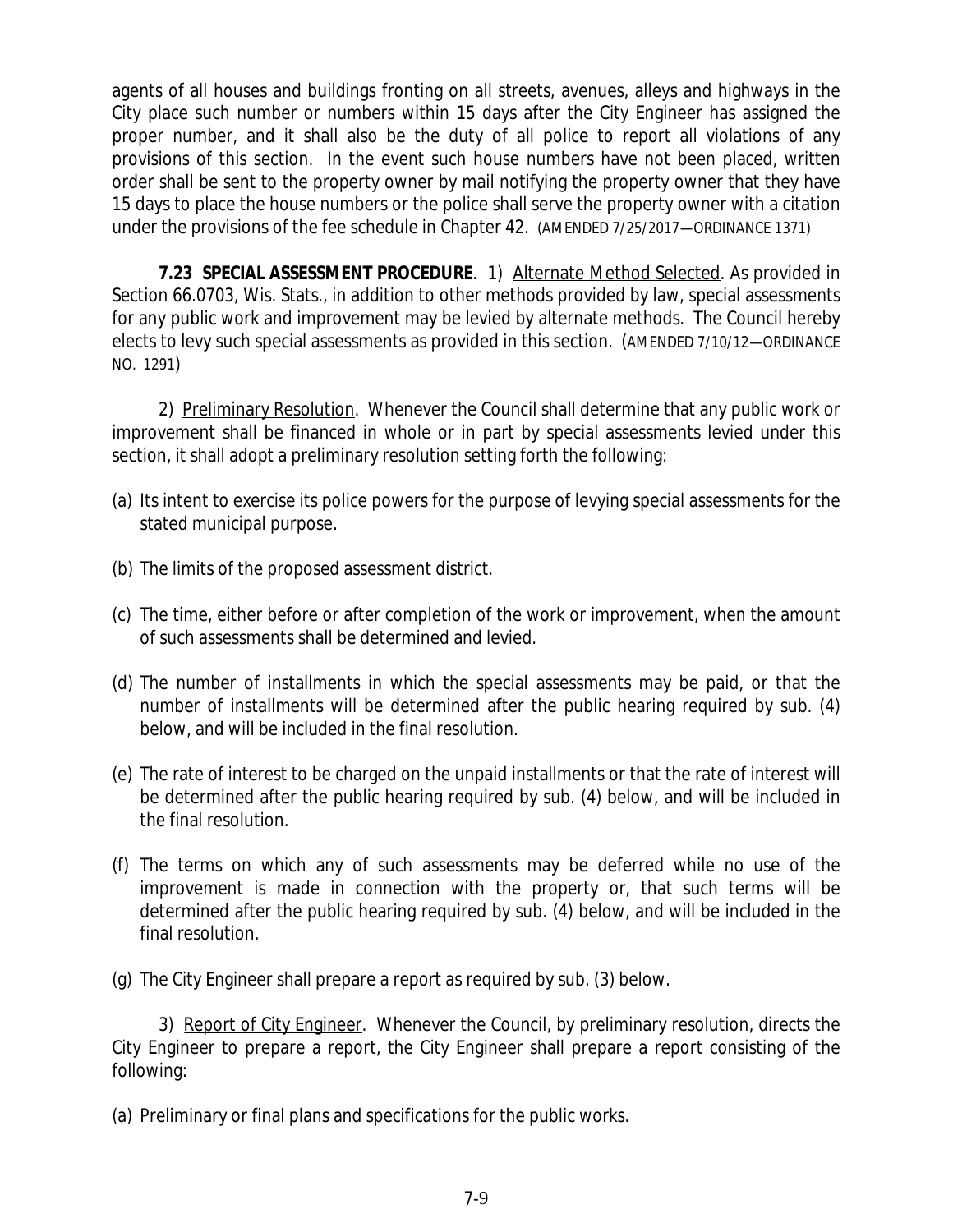- (b) An estimate of the entire cost of the proposed work or improvements, except that when the Council determines by preliminary resolution that the hearing on such assessments shall be held subsequent to the completion of the work or improvements, the report shall contain a statement of the final cost of the work, service or improvement in lieu of an estimate of such costs.
- (c) A schedule of the proposed assessments.
- (d) A statement that each property against which the assessments are proposed has been inspected and is benefitted, setting forth the basis of such benefit.
- (e) Upon completion of the report, the City Engineer shall file a copy of the report with the City Clerk.

4) Incorporation of Statutory Provisions. The provisions of SS 66.60, Wis. Stats., including those related to notice, hearing and the adoption of a final resolution, shall, to the extent not inconsistent with this section, apply to special assessments levied under this section.

5) Lien. Every special assessment levied under this section shall be a lien against the property assessed from the date of the final resolution of the Council determining the amount of such levy. (SECTION 7.23 CREATED 3/13/89--ORDINANCE NO. E-129)

**7.24 PRIVATE STREETS**. 1) Scope. This Section is to provide for private streets, to be owned by an association of owners of the adjoining properties. A "Private" street may be created in a new subdivision or condominium plat, hereinafter collectively referred to as "Development", in accordance with the terms of this Section and where a planned unit development conditional use permit has been granted pursuant to Chapter 13 of the Municipal Code. The definitions found in Chapter 13 shall apply to this Section. The Common Council shall have discretion to accept or reject an application to create a private street.

2) Procedure. Application to create a private street in a new development shall be made by including:

- (a) All necessary information to show compliance with the terms of this Section in the papers filed with the application for approval of the plat of development.
- (b) Proposed articles of incorporation and proposed bylaws for a non-for-profit corporation to be formed, for all the owners of property adjoining the private street, to maintain the street and to carry outs the responsibilities of the association under this Section.

The Plan Commission will consider the proposal in conjunction with the planned unit development conditional use, and shall make a recommendation to the Common Council. The Common Council may accept or reject the proposal. If the Common Council accepts the proposal the not-for-profit corporation shall be formed, the owners of all of the property shall sign all documents necessary to create a covenant running with the land agreeing to abide by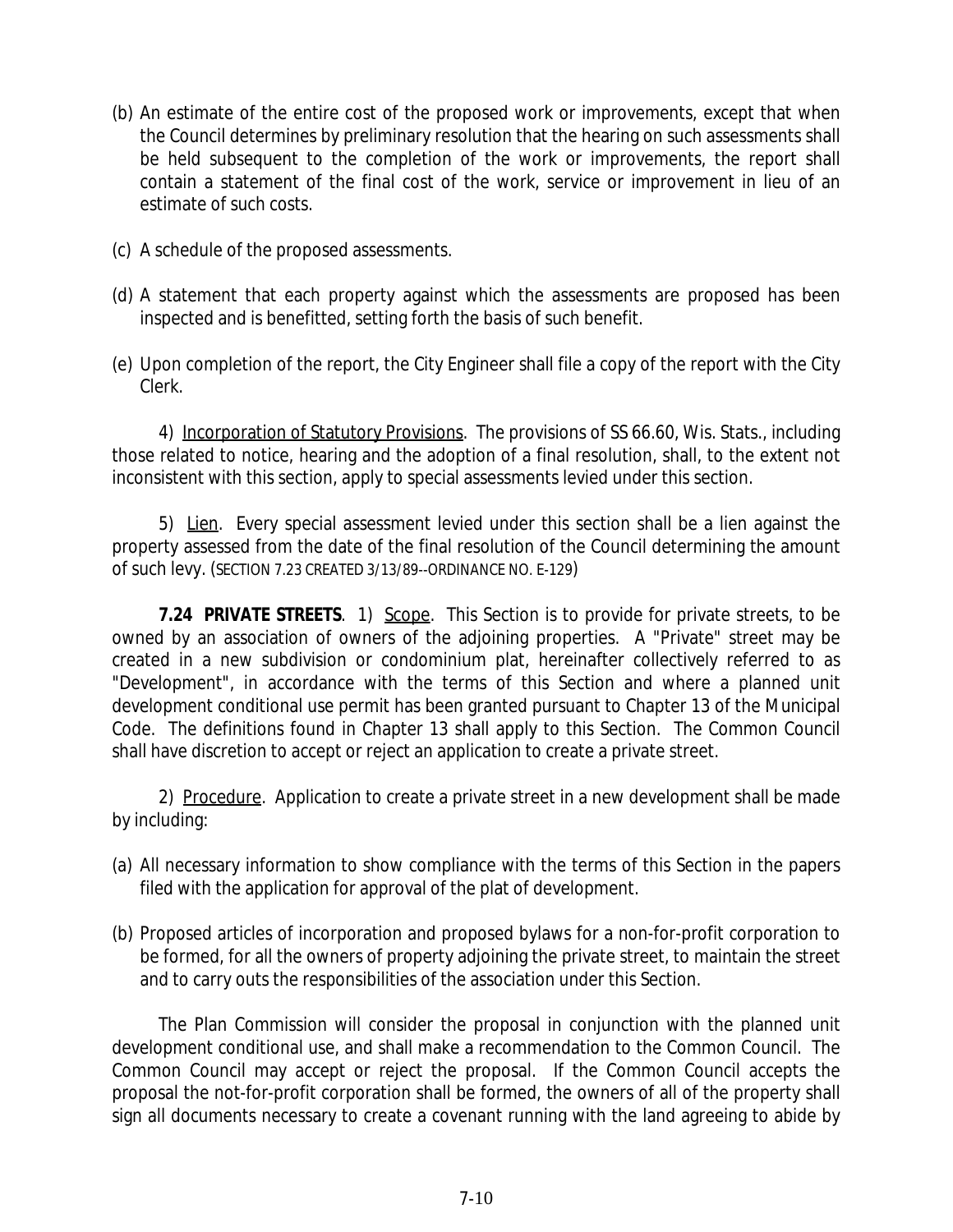all of the requirements of the association, including the requirement to pay dues to the association sufficient to provide for present maintenance and future repairs and reconstruction of the private streets.

3) Guidelines. In determining whether to approve the private street under the terms of this Section the Common Council will consider the following guidelines:

- (a) The street must be a residential street.
- (b) The residents in the neighborhood desire to maintain the residential quality of the neighborhood.
- (c) The density of development abutting the street must not result in an Average Daily Traffic (ADT) of more than 800.
- (d) The private street will not create an undue burden on traffic. The Street Hierarchy of the City of Hartford shall not permit private streets, other than residential access streets and residential subcollector streets, as defined by Chapter 13 of the Municipal Code.
- (e) The private street is not detrimental to the provision of emergency services to the adjoining residents or to existing or future residents in proximity to the development.
- (f) It is in the best interest of the City, considering planning for the entire City, to create a private street.
- (g) The private street does not conflict with mapped streets pursuant to the City of Hartford Official Map.

4) Requirements for a Private Street. Any private street created under the terms of the Section shall comply with the following requirements:

- (a) Residential access streets and residential subcollector streets shall be constructed to the standard specifications of the City of Hartford except that the cartway width of a private street may be reduced to 24 feet wide for a two-way street or 22 feet wide for a one-way street.
- (b) Where parking is permitted on one side of a private street side, a 6 foot wide parking lane shall be constructed in addition to the cartway width requirements above.
- (c) The Common Council may, upon 2/3 vote, waive the requirement for the installation of curb and gutter adjacent to a private street, provided that alternate drainage methods are provided.
- (d) The Common Council may, upon 2/3rd vote waive the requirement for the installation of sidewalk adjacent to a private street, provided that alternate pedestrian accommodations are provided.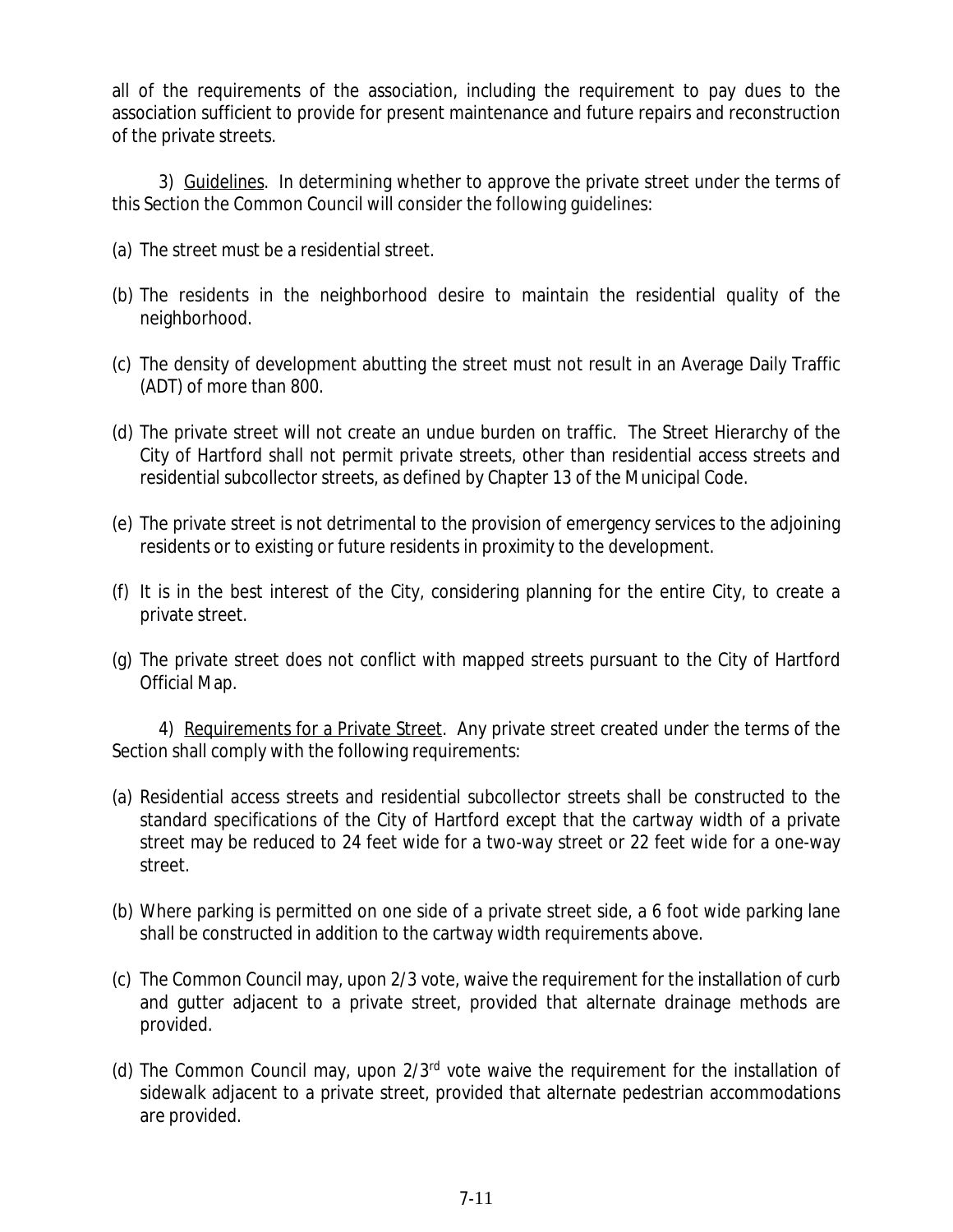5) Responsibility of Not-For-Profit Corporation. The nonprofit corporation formed for the owners of adjoining property shall have the responsibility of maintaining the street and any sidewalks or other public ways along the private street. The nonprofit corporation shall require all the property owners of adjoining properties to pay regular dues to cover all costs of maintaining the street. An annual budget shall be prepared by the nonprofit corporation to assist in arriving at dues. (SECTION 7.24 CREATED IN ITS ENTIRETY 2/11/97--ORDINANCE NO. E-354)

**7.25 STREET USE PERMITS**. 1) Purpose. The streets in possession of the City are primarily for the use of the public in the ordinary way. However, under proper circumstances, the City Clerk may grant a permit for street use, subject to reasonable municipal regulation and control. Therefore, this Chapter is enacted to regulate and control the use of streets pursuant to a Street Use Permit, such as for block parties, and similar events but not to include parades and races, to the end that the health, safety and general welfare of the public and the good order of the City can be protected and maintained.

2) Application. A written application for a Street Use Permit by persons or groups desiring the same shall be made on a form provided by the City Clerk and shall be filed with the City Clerk. The application shall set forth the following information regarding the proposed street use:

- (a) The name, address and telephone number of the applicant or applicants.
- (b) If the proposed street use is to be conducted for, on behalf of, or by an organization, the name, address and telephone number of the headquarters of the organization and of the authorizing responsible heads of such organization.
- (c) The name, address and telephone number of the person or persons who will be responsible for conducting the proposed use of the street.
- (d) The date and duration of time for which the requested use of the street is proposed to occur.
- (e) An accurate description of that portion of the street proposed to be used.
- (f) The approximate number of persons for who use of the proposed street area is requested.
- (g) The proposed use, described in detail, for which the Street Use Permit is requested.
- (h) A description of the steps that will be taken to ensure the safety of all concerned.

3) Review by Chief of Police, City Engineer, Director of Public Works, Fire Chief & EMS Chief. Before any application for a Street Use Permit is considered by the City Clerk, the application shall be reviewed by the City Engineer, Director of Public Works, Chief of Police, Fire Chief and EMS Chief for their recommendation as to the effect that the temporary closing of the street will have on the public safety and traffic movement in the area during the time the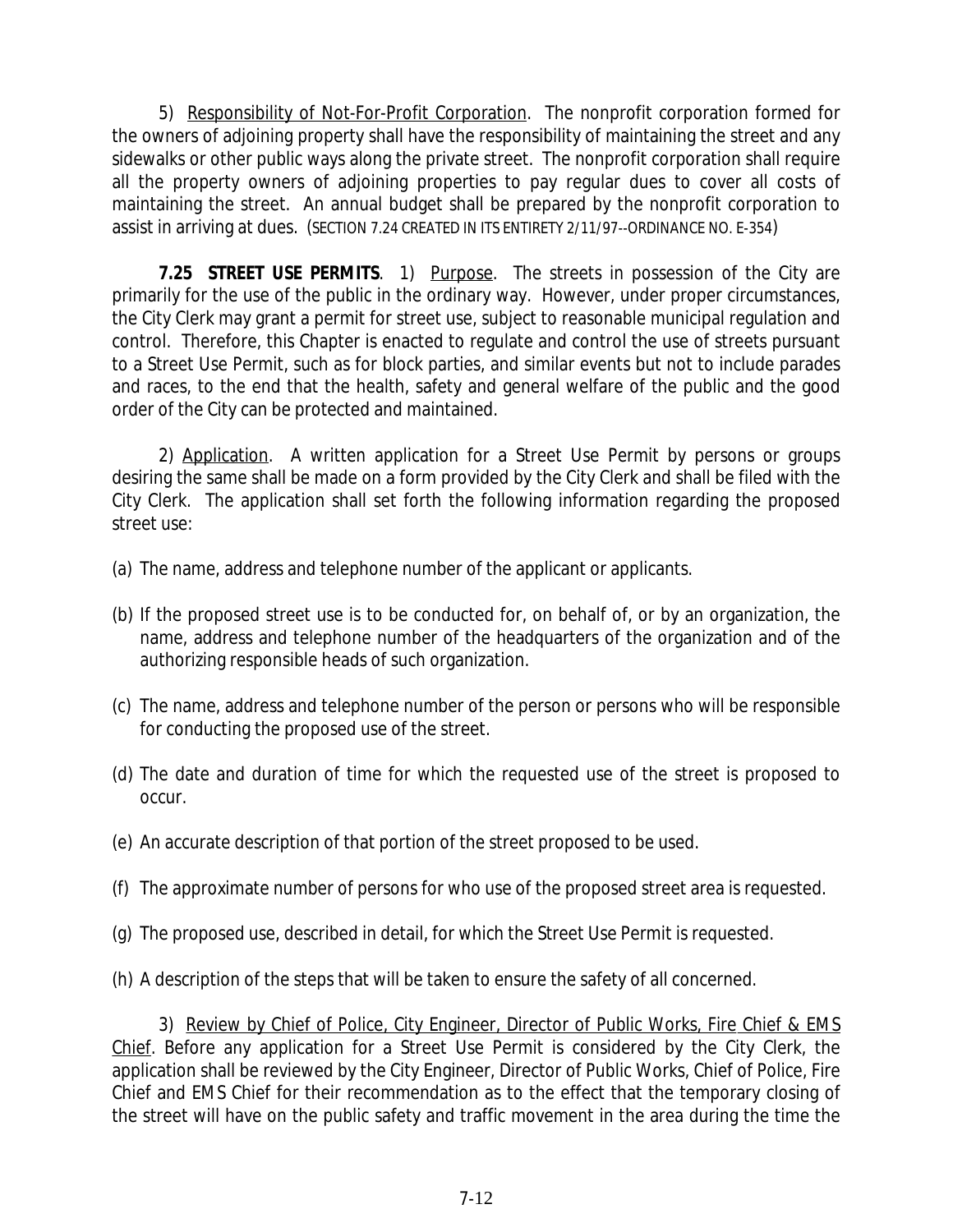street may be closed. (AMENDED 7/12/05—ORDINANCE E-563)

4) Mandatory Denial of Street Use Permit. An application for a Street Use Permit shall be denied if:

- (a) The proposed street use is primarily for private or commercial gain. The provision may be waived by Council vote.
- (b) The proposed street use would violate any federal or state law or any Ordinance of the City.
- (c) The proposed street use will substantially hinder the movement of police, fire or emergency vehicles, constituting a risk to persons or property. Any use which completely blocks an arterial street as defined by Code shall be denied unless:
	- 1. Either the State of Wisconsin grants a waiver in the case of a State Highway or;
	- 2. The Common Council grants a waiver in the case of any other arterial.

In the case of collector streets, determinations shall be made on a case-by-case basis. The presumption shall be that a permit will be granted for local streets.

- (d) The application for a Street Use Permit does not contain the information required above.
- (e) The application requests a period for the use of the street that would be beyond daylight hours.
- (f) In addition to the requirement that the application for a Street Use Permit shall be denied as hereinabove set forth, the City Clerk, in consultation with the Chief of Police, City Engineer, Fire Chief and EMS Chief may deny a permit for any other reason or reasons if it is concluded that the health, safety and general welfare of the public cannot adequately be protected and maintained if the permit is granted.

5) Permit Fee. Each application for a Street Use Permit shall be accompanied by a fee as shown in Chapter 42 of the Municipal Code. An additional fee as identified in Chapter 42 will be charged for the use of City barricades. The additional fee will be waived if the barricades are picked up and returned by Block Party Chairman. The Clerk will receive and hold a check for the pickup and return of the barricades, and will return said check upon evidence of barricade return.

6) Consent to Issuance of Street Use Permit. In addition to the fee required by the previous Subsection, each application for a Street Use Permit, shall be accomplished by a petition designating the proposed area of the street to be used and time for said proposed use, said petition to be signed by not less than seventy-five percent (75%) of the residents over eighteen (18) years of age residing along that portion of the street designated for the proposed use. Said petition shall be verified and shall be submitted in substantially the form attached.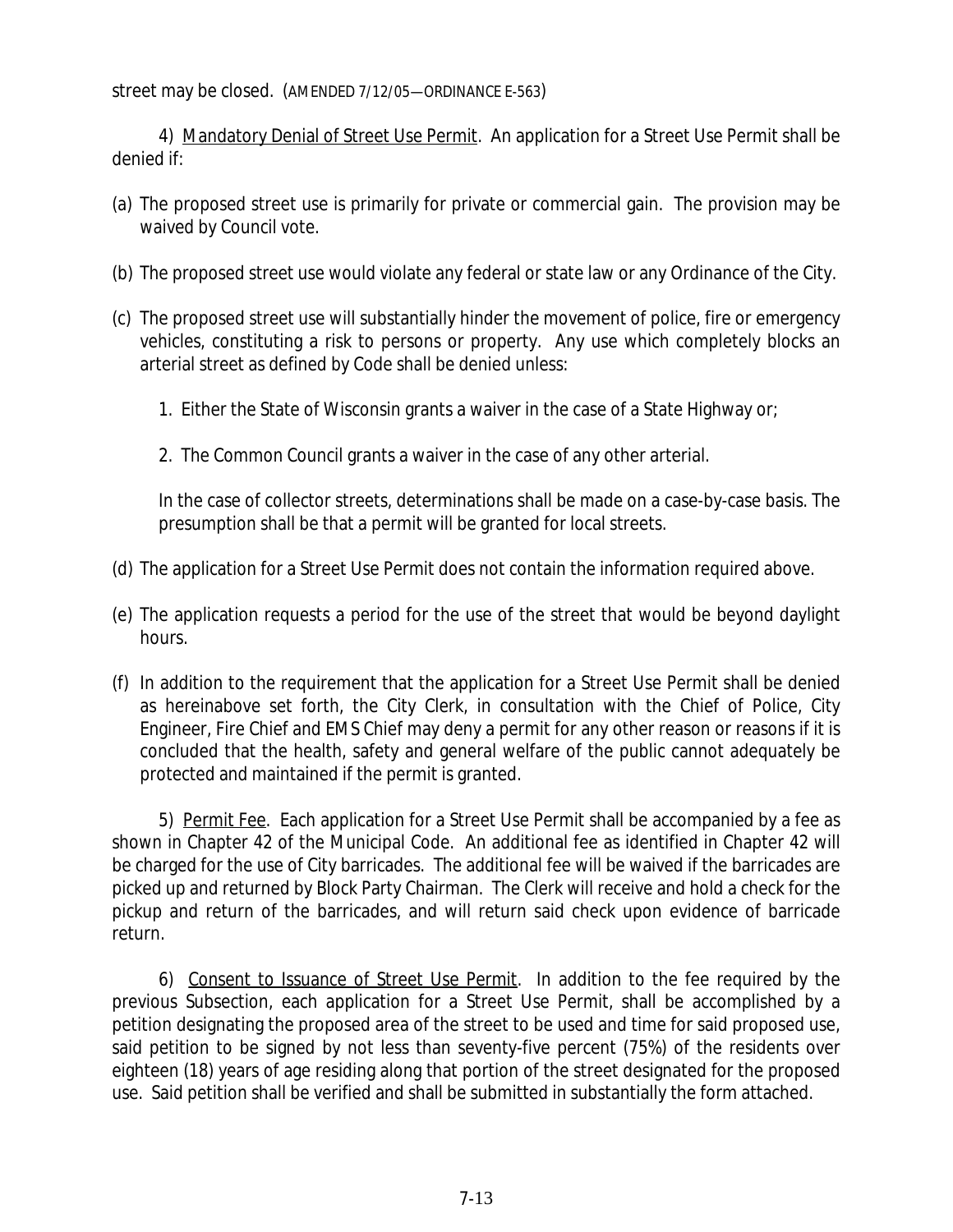7) Termination of a Street Use Permit. A Street Use Permit for an event in progress may be terminated by the Police Department if the health, safety, and welfare of the public appear to be endangered by activities generated as a result of the event or the event is in violation of any of the conditions of the permits or Ordinances of the City of Hartford. The Chief of Police has the authority to revoke a permit or terminate an event in progress if the event organizers fail to comply with any of the regulations in the street use policy or conditions stated in the permit.

(SECTION 7.25 CREATED IN ITS ENTIRETY 6/10/97--ORDINANCE NO. E-366)

**7.26 PARADE PERMITS**. 1) Definitions. For the purposes of this section, certain words and terms are defined as follows:

- (a) Chief of Police is the Chief of Police of the City of Hartford.
- (b) Parade is any parade, march, ceremony, show, exhibition, pageant, procession, group walking, running, or bicycling event utilizing City streets or any similar display in or upon any street in the City.
- (c) Parade Permit is a permit required by this Chapter.
- (d) Person is any person, firm, partnership, association, corporation, company or organization of any kind.

2) Permit Required; Exceptions. No person shall participate in or form any parade unless a parade permit has been obtained from the City Clerk. This Ordinance shall not apply to:

(a) Funeral processions or military convoy.

3) Application for Permit. A person seeking a parade permit shall file an application with the City Clerk. If the application contains the information as noted below, the Clerk shall refer the application to the Chief of Police, or his/her designee.

(a) Filing Period. An application for a parade permit shall be filed with the City Clerk not less than thirty (30) days nor more than sixty (60) days before the date on which it is proposed to conduct the parade.

(b) Certificate of Insurance. A Certificate of Insurance shall be filed with the City Clerk naming the City as a co-insured and showing that the applicant is covered by liability insurance by a company licensed to do business in Wisconsin in the amount of \$300,000 for the injury or death of one person, \$1,000,000 for any accident, and \$50,000 for property damage.

(c) Contents. The application for a parade permit shall set forth the following information:

(a) The name, address and telephone number of the person seeking to conduct such parade.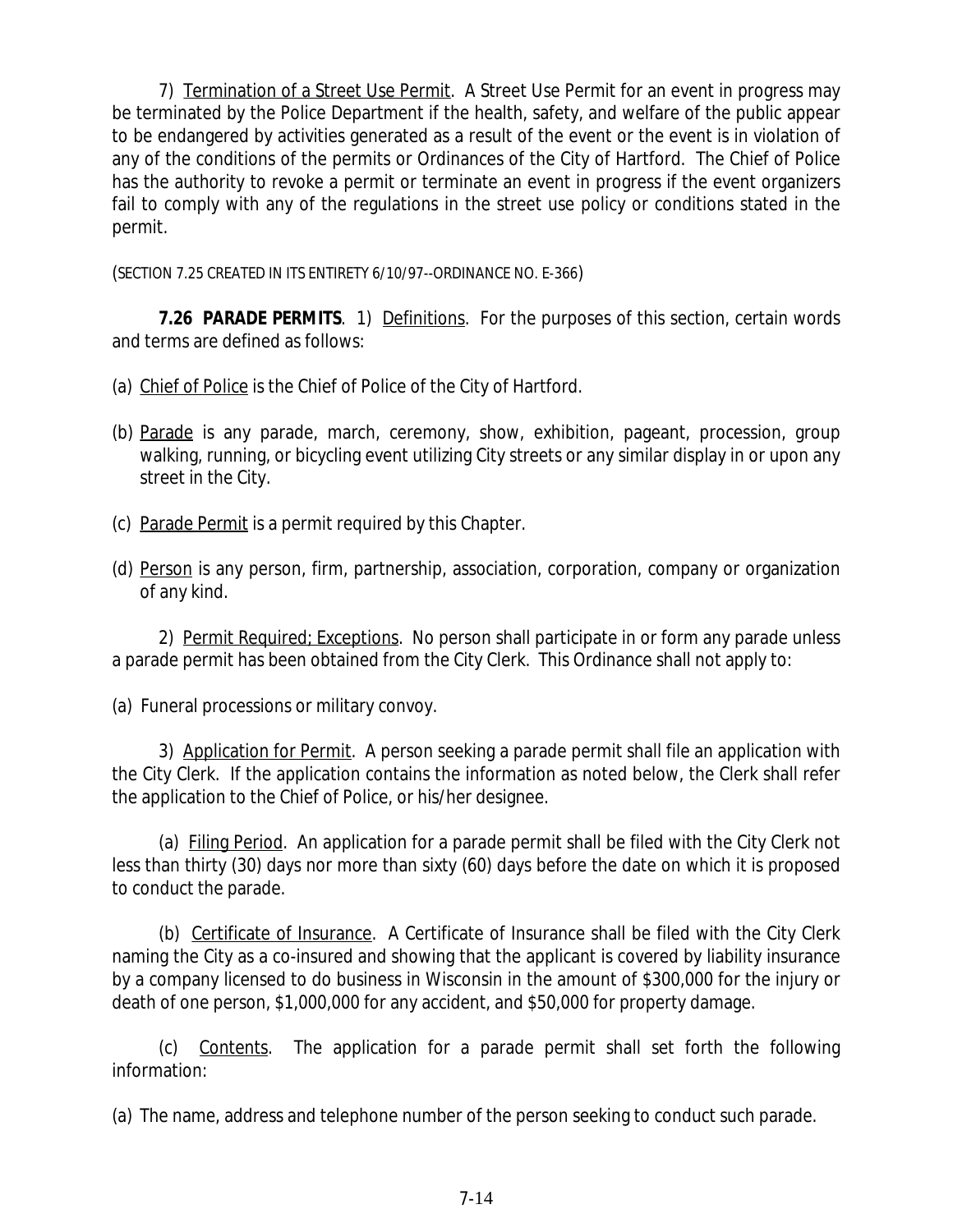- (b) If the parade is proposed to be conducted for, on behalf of, or by an organization, the name, address and telephone number of the headquarters of the organization, and of the authorized and responsible heads of such organization.
- (c) The name, address and telephone number of the person who will be the parade chairman and who will be responsible for its conduct.
- (d) The date when the parade is to be conducted.
- (e) The route to be traveled, the starting point and the termination point.
- (f) The approximate number of persons who, and animals and vehicles which, will constitute such parade, the type of animals and description of the vehicles.
- (g) The hours such parade will start and terminate.
- (h) A statement as to whether the parade will occupy all or only a portion of the width of the streets proposed to be traversed.
- (i) The location by streets of any assembly areas for such parade.
- (j) The time at which units of the parade will begin to assemble at any such assembly area or areas.
- (k) The interval of space to be maintained between units of such parade.
- (l) If the parade is designed to be held by, and on behalf of or for, any person other than the applicant, the applicant for such permit shall file with the City Clerk a communication in writing from the person proposing to hold the parade authorizing the applicant to apply for the permit on his/her behalf.
- (m)Any additional information which the City Clerk and Chief of Police finds reasonably necessary to a fair determination as to whether a permit should be issued.

The City Clerk and Chief of Police where good cause is shown, may consider any application which is filed less than thirty (30) days before the date such parade is proposed to be conducted.

The fee for a parade permit shall be as shown in Chapter 42 of the municipal code, except that no fee shall be charged for school-sponsored parades, holiday parades, or parades sponsored by governmental agencies.

4) Standards for Issuance. The Chief of Police shall forward, with a recommendation, the application to the City Clerk, who shall issue a permit when, from a consideration of the application and from such other information as may otherwise be obtained, it finds that: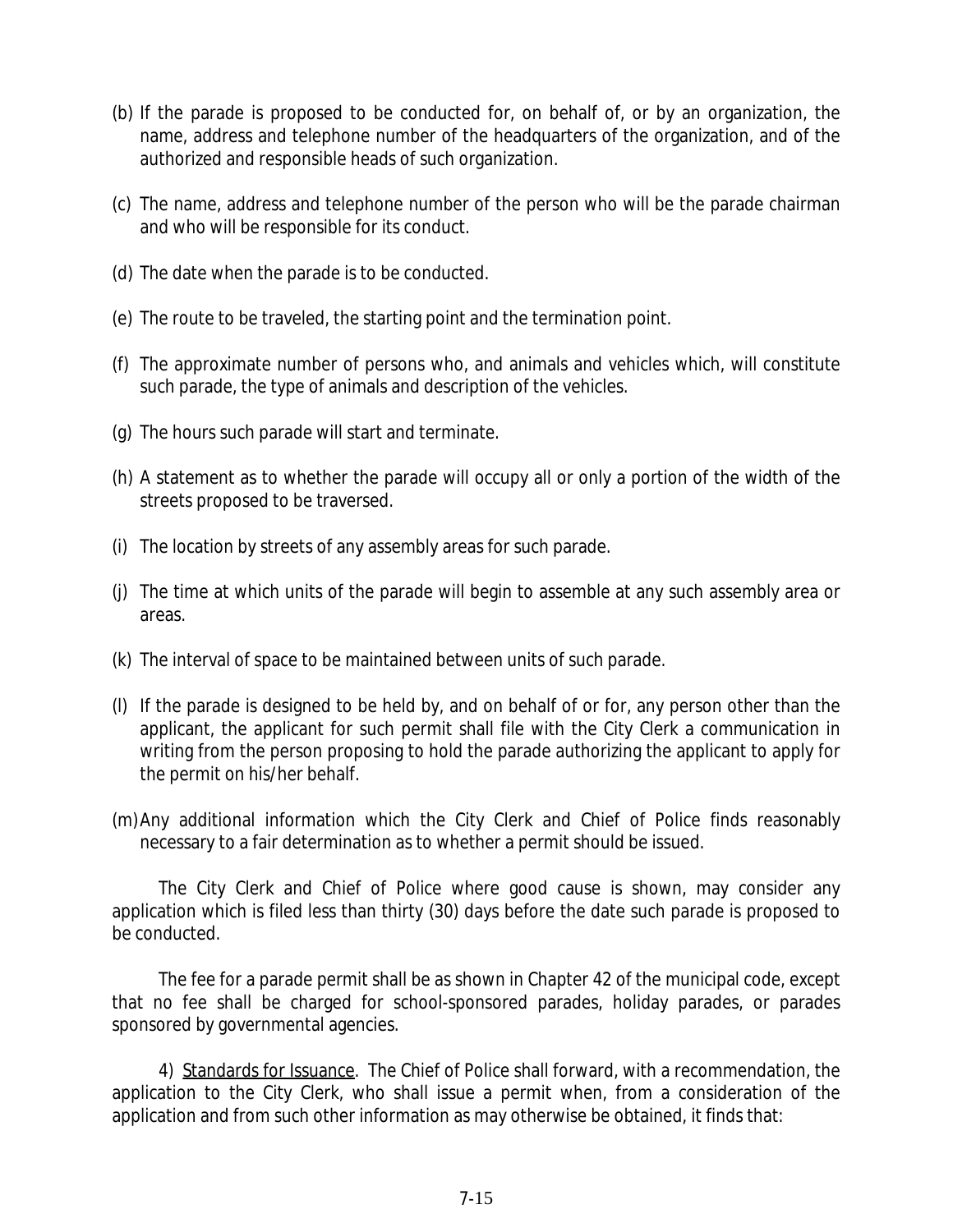- (a) The conduct of the parade will not substantially interrupt the safe and orderly movement of other traffic contiguous to its route.
- (b) The conduct of the parade will not require the diversion of so great a number of police officers of the City to properly police the line of movement and the areas contiguous thereto as to prevent normal police protection to the City.
- (c) The conduct of such parade will not require the diversion of so great a number of ambulances as to prevent normal ambulance service to portions of the City other than that to be occupied by the proposed line of march and areas contiguous thereto.
- (d) The concentration of persons, animals and vehicles at assembly points of the parade will not unduly interfere with proper fire and police protection of, or ambulance service to, areas contiguous to such assembly areas.
- (e) The conduct of such parade will not interfere with the movement of firefighting equipment enroute to a fire.
- (f) The conduct of the parade is not reasonably likely to cause injury to persons or property, to provoke disorderly conduct or create a disturbance.
- (g) The parade is scheduled to move from its point of origin to its point of termination expeditiously and without unreasonable delays enroute.

5) Notice of Denial. The Chief of Police shall make his/her determination upon the application for a parade permit within three (3) days after the filing thereof. If the Chief of Police disapproves the application, he/she shall mail to the applicant within five (5) days after the date upon which the application was filed a notice of his/her action, stating the reasons for his/her denial of the permit.

6) Notice to City and Other Officials. Immediately upon receiving a parade permit application, the City Clerk shall send a copy thereof to the following:

- (a) Police Chief
- (b) Fire Chief
- (c) EMS Chief
- (d) City Engineer
- (e) Director of Public Works (CREATED 7/13/04—ORDINANCE NO. E-551)
	- 7) Contents of Permit. Each parade permit shall state the following: